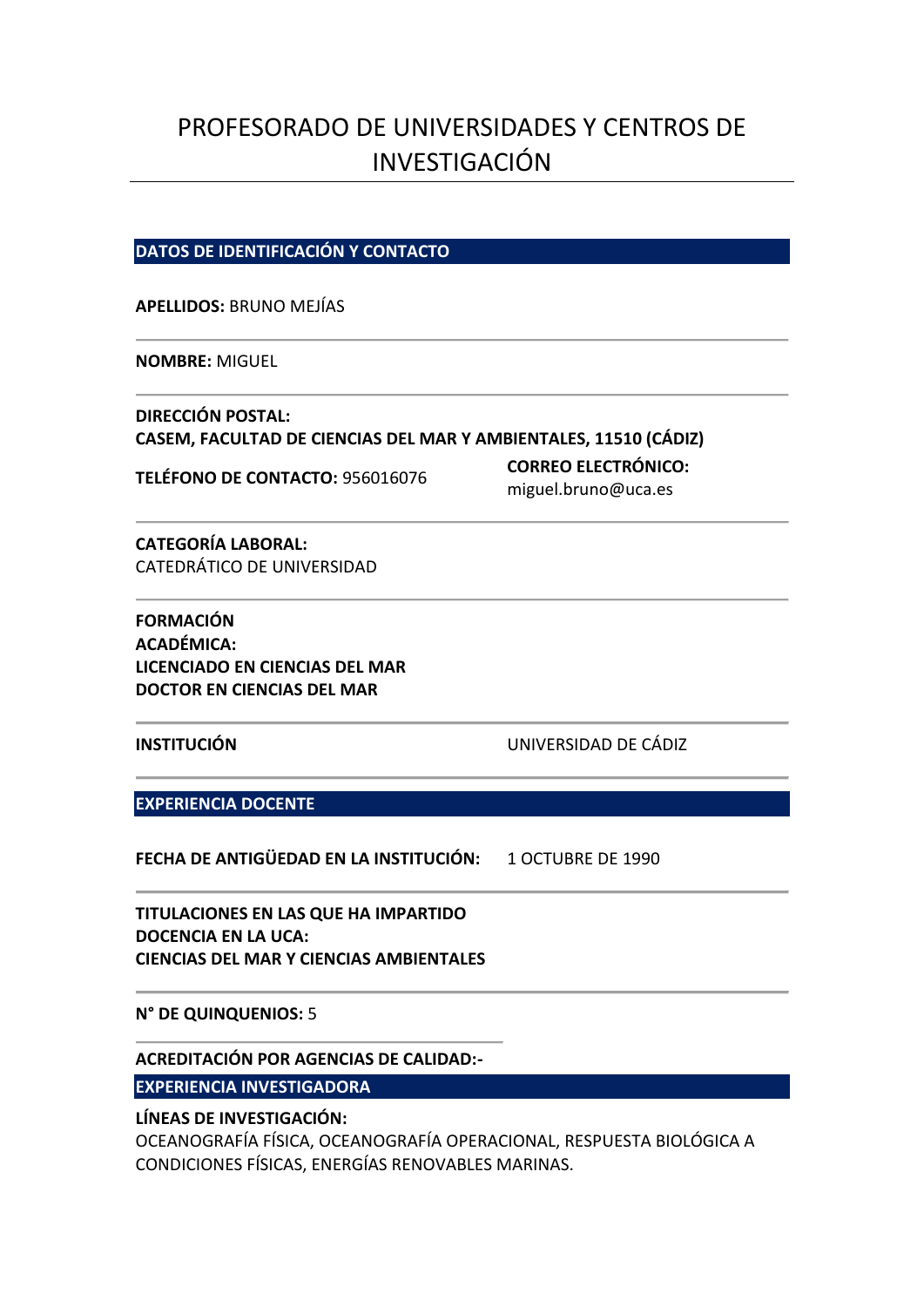RESULTADOS RELEVANTES: (Proyectos de investigación, publicaciones, aportaciones en congresos, etc.)

#### N° DE SEXENIOS: 3

#### ORCID: 0000-0002-9415-3264

## **Publicaciones (últimos 5 años)**

1.Gasser, M., Pelegrí, J.L., Emelianov, M., Bruno, M., Gràcia, E., Pastor, M., Peters, H., Rodríguez-Santana, Á., Salvador, J., Sánchez Leal, R.F.(2017). Tracking the Mediterranean outflow in the Gulf of Cadiz, Progress in Oceanography, 157, 47-71.

2.Chioua J., Dastis C., González C.J., Reyes E., Mañanes R., Ruiz M.I., Álvarez E., Yanguas F., Romero J., Álvarez O., Bruno M. (2017). Water exchange between Algeciras Bay and the Strait of Gibraltar: A study based on HF coastal radar, Estuarine, Coastal and Shelf Science, 196,109-122.

3.Ercilla G.; Juan C.; Hernández-Molina F.J.; Bruno M.; Estrada F.; Vázquez-Garrido J. T.; Palomino D. (2016). Significance of bottom currents in deep-sea morphodynamics: An example from the Alboran Sea. Marine Geology. 378 - 1, pp. 157 - 170. 2016.

4.Hernández Molina F. J.; Wahlin A., Bruno M; Ercilla G.; Llave, E; Serra, N; Sánchez-Leal R.; García Lafuente J. (2015). Oceanographic processes and products around the Iberian margin: a new multidisciplinary approach. Marine Geology. 378, pp. 127 - 156. 2015.

5.Ramírez E., Vichi M., Castro M., Macías J., Macías D., García C. M., Bruno M. (2014). Modelling the biogeochemical seasonal cycle in the Strait of Gibraltar. Journal of Marine Systems 139, 348-361.

6. F.J. Hernández-Molina; E. Llave; B. Preu; G. Ercilla; A. Fontan; M. Bruno; N. Serra; J. J. Gomiz; R.E. Brackenridge; D.A.V. Stow; M. García; T. Medialdea; C. Juan; N. Sandoval; A. Arnaiz; & CONTOURIBER Team (2014). Oceanographic and contourite processes associated to the Mediterranean Outflow Water after its exit from the Gibraltar Strait: global and conceptual implications. Geology, doi:10.1130/G35083.1.

7. Sammartino S.; García-Lafuente J.; Sánchez-Garrido J. C.; De los Santos F.; Álvarez E.; Naranjo C.; Bruno M.; Calero C. (2014). A numerical analysis of the tidal dynamics in the Bay of Algeciras, Strait of Gibraltar. Continental Shelf Research 72, 34–46.

8. E. Ramírez-Romero; D. Macías; C.M. García; M. Bruno (2014). Biogeochemical patterns in the Atlantic Inflow through the Strait of Gibraltar, Deep Sea Research Part I, 85, 88-100.

9.Macías D.; Rodríguez-Santana A.; Ramírez-Romero E.; Bruno M.; Pelegrí J. L.; Sangrà P.; Aguiar-González B.; García C.M. (2013). Turbulence as a driver for vertical plankton distribution in the upper ocean. Scientia Marina, DOI: 10.3989/scimar.03854.03A

10.Dorrik A. S.; Hernández-Molina F. J.; Llave E.; Bruno M.; Garcia M.; Diaz del Rio V.; Somoza L.; Brackenridge R. A.; (2013). The Cadiz Contourite Channel: Sandy Contourites, Bedforms and Dynamic Current Interaction. Marine Geology, Volume 343, September 2013.

11.Bruno M.; Chioua J.; Romero J.; Vázquez A.; Macías D.; García C. M.; Ramirez E.; Echevarria F.; Reyes J. (2013). The importance of sub-mesoscale processes for the exchange of properties through the Strait of Gibraltar. Progress in Oceanography, doi:10.1016/j.pocean.2013.06.006.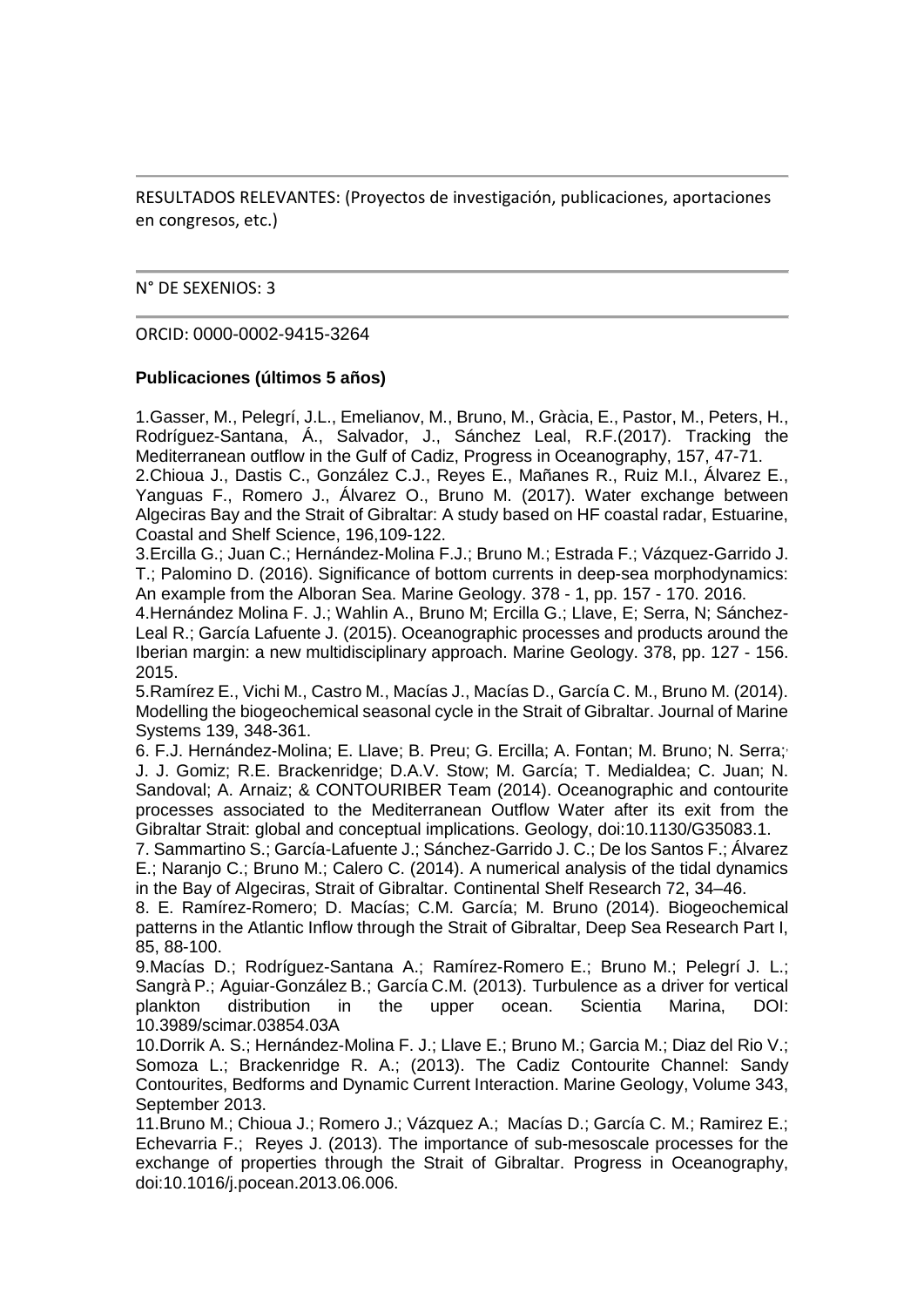12.Chioua J.; Bruno M.; Vázquez A.; Reyes M.; Gomiz J. J.; Mañanes R.; Álvarez O.; González C. J.; López L.; Gómez-Enri J. (2013). Internal waves in the Strait of Gibraltar and their role in the vertical mixing processes within the Bay of Algeciras. Estuarine, Coastal and Shelf Science, doi:10.1016/j.ecss.2013.04.010.

13. Bruno M.; Macías J.; González-Vida J.; Vázquez A.(2010); Analysing the tidalrelated origin of sub-inertial flows through the Strait of Gibraltar, *Journal of Geophysical Research,* 115, C12075, doi:10.1029/2010JC006499*.*

14.Vázquez A.; Flecha S.; Bruno M.; Macías D; Navarro G. (2009), Internal waves and short-scale distribution patterns of chlorophyll in the Strait of Gibraltar and Alborán Sea , *Geophys. Res. Lett.,* 36, L23601, doi:10.1029/2009GL040959*.*

## **Proyectos.**

1. IP, Coordinador del Proyecto Europeo "OBSERVATORIO COSTERO AMBIENTAL DEL SUDOESTE" (OCASO) 2017-2020. Cod. 0223 OCASO 5 E . Cuantía subvención: 1.000.000 €.

2. IP del Proyecto del Plan Nacional "CONEXIÓN DE PATRONES HIDRODINÁMICOS DE MESOS Y SUBMESOESCALA ENTRE EL GOLFO DE CÁDIZ Y EL MAR DE ALBORÁN" (2014-2016). Cód. CTM2013-49048-C2-2-R. ; Cuantía subvención: 110.000 €

3. IP por parte de la Universidad de Cádiz del proyecto TRADE, TRANS-REGIONAL RADARS FOR ENVIRONMENTAL APPLICATIONS (2011-2013). Cód. según financiadora: 0419\_TRADE\_5\_E. Cuantía subvención: 130.000 €

4. IP por parte de la Universidad de Cádiz del proyecto DEMONSTRATION OF A CONDITION MONITORING SYSTEM FOR TIDAL STREAM GENERATORS (2011- 2012).

Nombre del programa: 7º PROGRAMA MARCO DE LA UNIÓN EUROPEA. Cód. SME-2011-3-286989. Cuantía subvención: 100.000 €

5. IP del proyecto del Plan Nacional " MODELADO NUMÉRICO DE LA HIDRODINÁMICA Y RESPUESTA BIOLOGICA ASOCIADA EN EL ENTORNO DEL ESTRECHO DE GIBRALTAR Y MAR DE ALBORÁN. ANÁLISIS RETROSPECTIVO Y PROSPECTIVO DE POSIBLES ESCENARIOS CLIMÁTICOS RELEVANTES". REF. CTM2008-06124-MAR (2009-2011). Cuantía subvención: 234.000 €

6. IP del Proyecto de Excelencia de la Junta de Andalucía "MONITORIZACIÓN DE CORRIENTES A PARTIR DE MEDIDAS ADQUIRIDAS POR RADARES COSTEROS DE ALTA FRECUENCIA COMO ELEMENTO CLAVE DE UN SISTEMA DE OCEANOGRAFIA OPERACIONAL DEL ESTRECHO DE GIBRALTAR". ref. P09-RNM-04546 (2010-2012).

Cuantía subvención: 169.000 €

7.IP del proyecto del Proyecto Singular y Estratégico "INVESTIGACION Y DESARROLLO DE UN SISTEMA PARA GENERACION EOLICA OFF-SHORE EN AGUAS PROFUNDAS. (PROYECTO EMERGE)"ref. PSS-120000-2009 (2010- 2011).Cuantía subvención: 100.000 €

8.IP del proyecto del Plan Nacional "PROCESOS SUB MESOESCALARES DE TRANSPORTE, MEZCLA Y DIFUSIÓN EN EL ESTRECHO DE GIBRALTAR". CTM2005-08142-C03-02 (2005-2008). Cuantía subvención: 200.000 €

## **Contratos de investigación.**

1.IP del Contrato de Investigación "DETERMINACIÓN DE LAS CONSTANTES ARMÓNICAS DE LA CORRIENTE EN LAS PLATAFORMAS CONTINENTALES ESPAÑOLA Y MARROQUÍ, A PARTIR DE ADQUISICIÓN Y ANÁLISIS DE NUEVOS